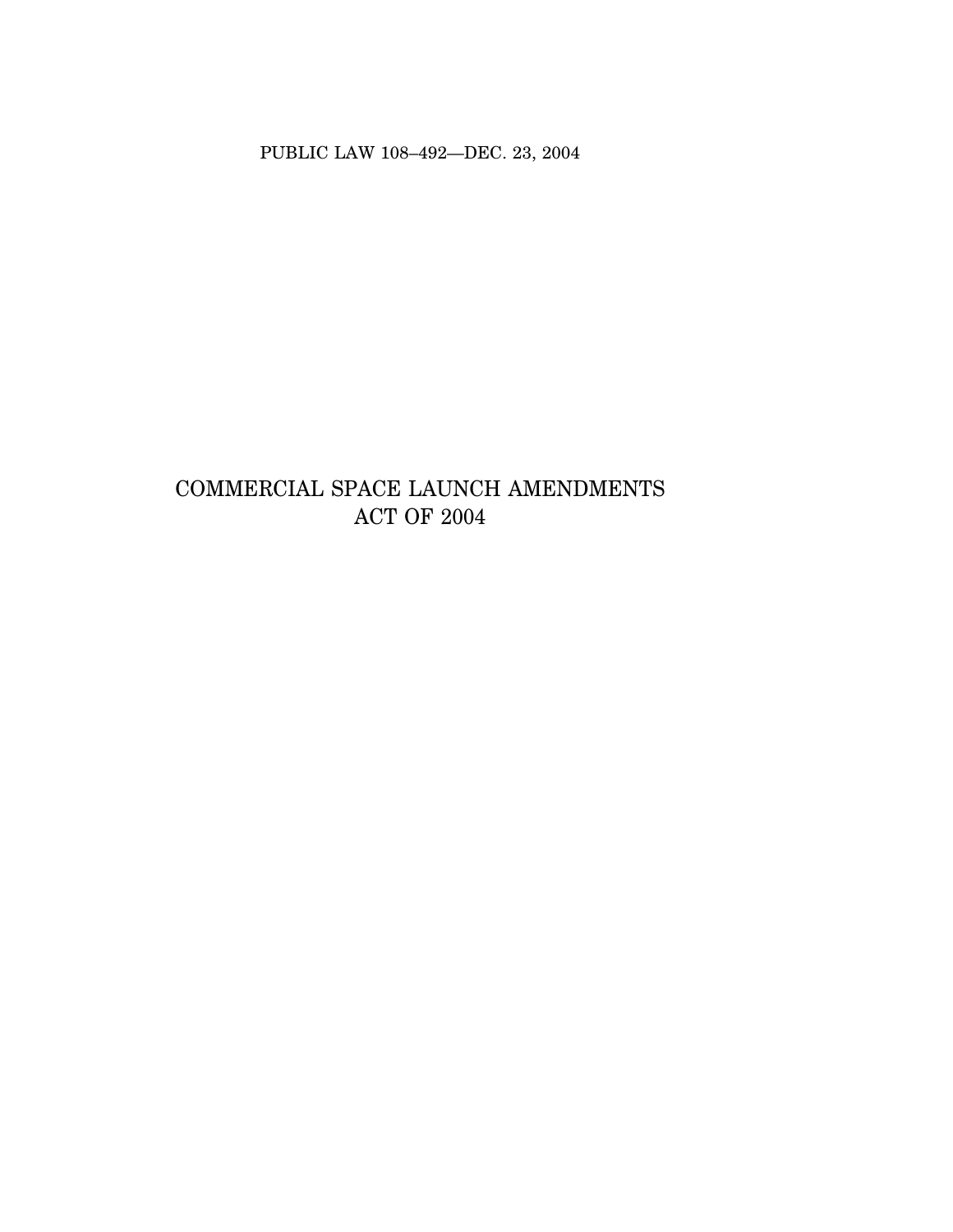# Public Law 108–492 108th Congress

# An Act

Dec. 23, 2004

[H.R. 5382]

To promote the development of the emerging commercial human space flight industry, and for other purposes.

*Be it enacted by the Senate and House of Representatives of the United States of America in Congress assembled*,

49 USC 70101 note. Commercial Space Launch Amendments Act of 2004.

### **SECTION 1. SHORT TITLE.**

This Act may be cited as the "Commercial Space Launch Amendments Act of 2004''.

#### **SEC. 2. AMENDMENTS.**

(a) FINDINGS AND PURPOSES.—Section 70101 of title 49, United States Code, is amended—

 $(1)$  in subsection  $(a)(3)$ , by inserting "human space flight," after "microgravity research,";

 $(2)$  in subsection  $(a)(4)$ 

(A) by striking "satellite"; and

(B) by striking ''services now available from'' and inserting "capabilities of";

 $(3)$  in subsection  $(a)(8)$ , by striking "and" at the end;

 $(4)$  in subsection  $(a)(9)$ , by striking the period and inserting a semicolon;

(5) by adding at the end of subsection (a) the following new paragraphs:

"(10) the goal of safely opening space to the American people and their private commercial, scientific, and cultural enterprises should guide Federal space investments, policies, and regulations;

" $(11)$  private industry has begun to develop commercial launch vehicles capable of carrying human beings into space and greater private investment in these efforts will stimulate the Nation's commercial space transportation industry as a whole;

" $(12)$  space transportation is inherently risky, and the future of the commercial human space flight industry will depend on its ability to continually improve its safety performance;

 $x^2(13)$  a critical area of responsibility for the Department of Transportation is to regulate the operations and safety of the emerging commercial human space flight industry;

" $(14)$  the public interest is served by creating a clear legal, regulatory, and safety regime for commercial human space flight; and

"(15) the regulatory standards governing human space flight must evolve as the industry matures so that regulations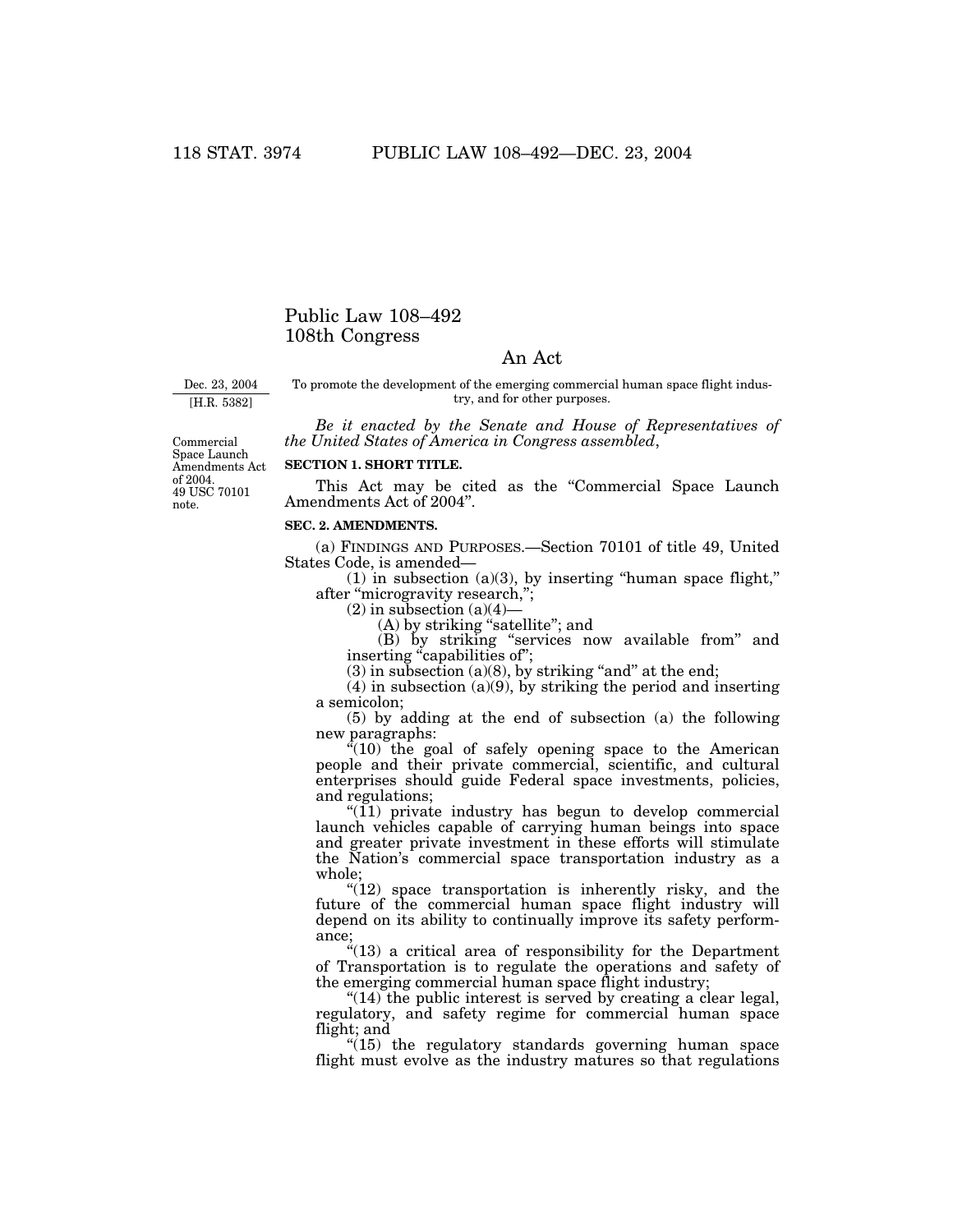neither stifle technology development nor expose crew or space flight participants to avoidable risks as the public comes to expect greater safety for crew and space flight participants from the industry.'';

 $(6)$  in subsection  $(b)(2)$ —

(A) by striking "and" at the end of subparagraph  $(A)$ ;

(B) by inserting "and" after the semicolon in subparagraph (B); and

(C) by adding at the end the following new subparagraph:

''(C) promoting the continuous improvement of the safety of launch vehicles designed to carry humans, including through the issuance of regulations, to the extent permitted by this chapter;''; and

 $(7)$  in subsection (b) $(3)$ , by striking "issue and transfer" and inserting ''issue permits and commercial licenses and transfer''.

(b) DEFINITIONS.—Section 70102 of title 49, United States Code, is amended—

(1) by redesignating paragraphs (2) through (17) as paragraphs (3), (4), (5), (6), (7), (8), (9), (10), (12), (13), (14), (15),  $(16)$ ,  $(18)$ ,  $(21)$ , and  $(22)$ , respectively;

 $(2)$  by inserting after paragraph  $(1)$  the following new paragraph:

" $(2)$  'crew' means any employee of a licensee or transferee, or of a contractor or subcontractor of a licensee or transferee, who performs activities in the course of that employment directly relating to the launch, reentry, or other operation of or in a launch vehicle or reentry vehicle that carries human beings.'';

(3) in paragraph (4), as so redesignated by paragraph (1) of this subsection, by inserting '', crew, or space flight participant" after "any payload";

(4) in paragraph  $(6)(A)$ , as so redesignated by paragraph (1) of this subsection, by striking ''and payload'' and inserting , payload, crew (including crew training), or space flight participant'';

(5) in paragraph (8)(A), as so redesignated by paragraph (1) of this subsection, by inserting ''or human beings'' after ''place a payload'';

(6) by inserting after paragraph (10), as so redesignated by paragraph (1) of this subsection, the following new paragraph:

" $(11)$  except in section 70104 $(c)$ , 'permit' means an experimental permit issued under section 70105a.";

(7) in paragraph (13), as so redesignated by paragraph  $(1)$  of this subsection, by inserting "crew, or space flight participants," after "and its payload,";

 $(8)$  in paragraph  $(14)(A)$ , as so redesignated by paragraph (1) of this subsection, by striking ''and its payload'' inserting "and payload, crew (including crew training), or space flight participant'';

 $(9)$  by inserting after paragraph (16), as so redesignated by paragraph (1) of this subsection, the following new paragraph:

" $(17)$  'space flight participant' means an individual, who is not crew, carried within a launch vehicle or reentry vehicle.'';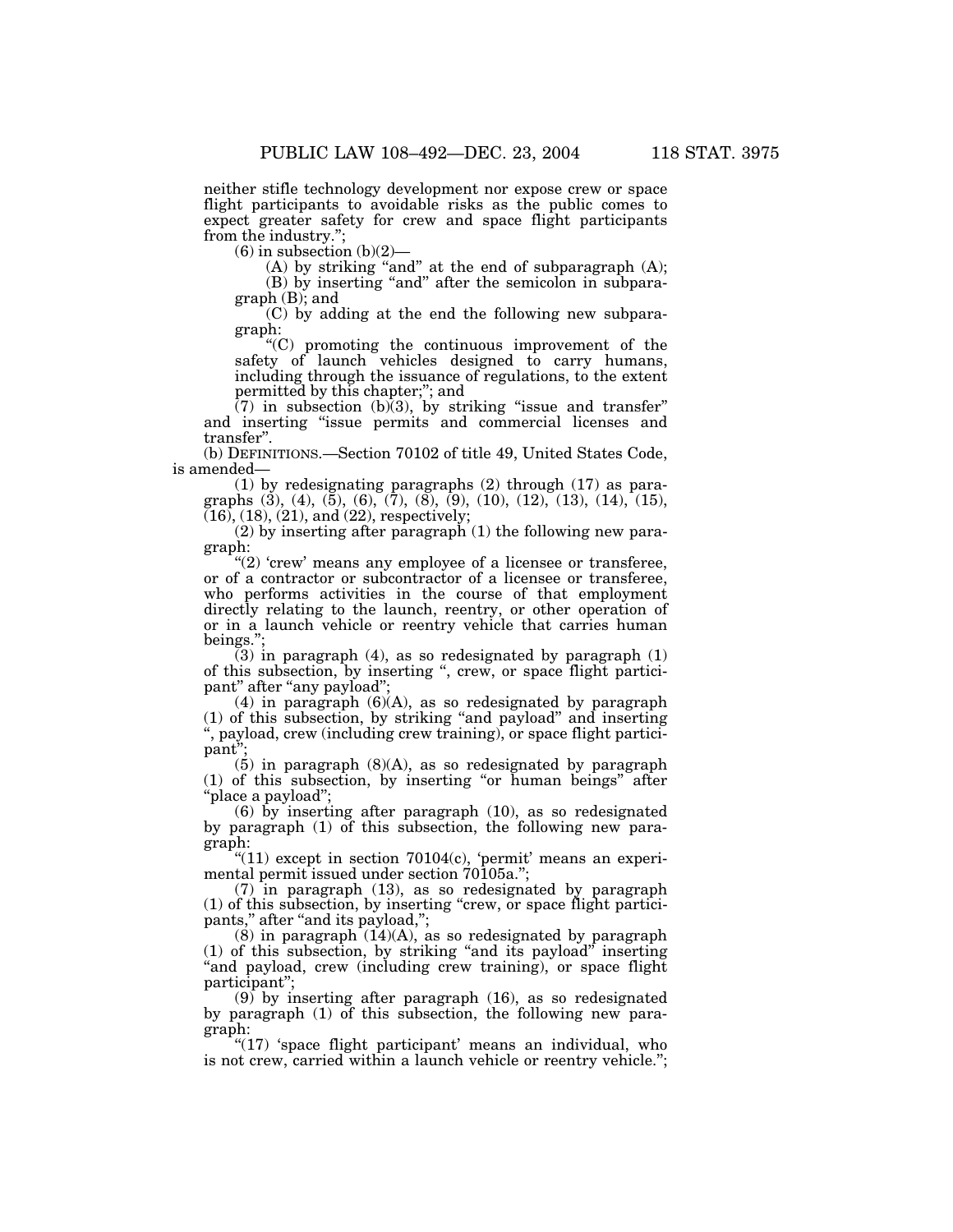(10) by inserting after paragraph (18), as so redesignated by paragraph (1) of this subsection, the following new paragraphs:

''(19) unless and until regulations take effect under section  $70120(c)(2)$ , 'suborbital rocket' means a vehicle, rocket-propelled in whole or in part, intended for flight on a suborbital trajectory, and the thrust of which is greater than its lift for the majority of the rocket-powered portion of its ascent.

" $(20)$  'suborbital trajectory' means the intentional flight path of a launch vehicle, reentry vehicle, or any portion thereof, whose vacuum instantaneous impact point does not leave the surface of the Earth.''; and

(11) in paragraph (21), as so redesignated by paragraph (1) of this subsection—

(A) by striking "or" at the end of subparagraph  $(C)$ ; (B) by striking the period at the end of subparagraph

(D) and inserting ''; or''; and

(C) by adding at the end the following new subparagraph:

''(E) crew or space flight participants.''.

(c) COMMERCIAL HUMAN SPACE FLIGHT.—(1) Section 70103(b)(1) of title 49, United States Code, is amended by inserting '', including those involving space flight participants" after "private sector"

(2) Section 70103 of title 49, United States Code, is amended by redesignating subsection (c) as subsection (d), and by inserting after subsection (b) the following new subsection:

''(c) SAFETY.—In carrying out the responsibilities under subsection (b), the Secretary shall encourage, facilitate, and promote the continuous improvement of the safety of launch vehicles designed to carry humans, and the Secretary may, consistent with this chapter, promulgate regulations to carry out this subsection.''.

(3) Section 70104(a) of title 49, United States Code, is amended—

(A) by striking ''License Requirement.—A license issued or transferred under this chapter'' and inserting ''Requirement.—A license issued or transferred under this chapter, or a permit,''; and

(B) by inserting after paragraph (4) the following: ''Notwithstanding this subsection, a permit shall not authorize a person to operate a launch site or reentry site.''.

(4) Section 70104(b) of title 49, United States Code, is amended by inserting "or permit" after "holder of a license".

(5) Section 70104 of title 49, United States Code, is amended by adding at the end the following new subsection:

''(d) SINGLE LICENSE OR PERMIT.—The Secretary of Transportation shall ensure that only 1 license or permit is required from the Department of Transportation to conduct activities involving crew or space flight participants, including launch and reentry, for which a license or permit is required under this chapter. The Secretary shall ensure that all Department of Transportation regulations relevant to the licensed or permitted activity are satisfied.''.

(6) Section 70105(a) of title 49, United States Code, is amended—

(A) in paragraph (1), by striking "a license is not issued" and inserting ''the Secretary has not taken action on a license application''; and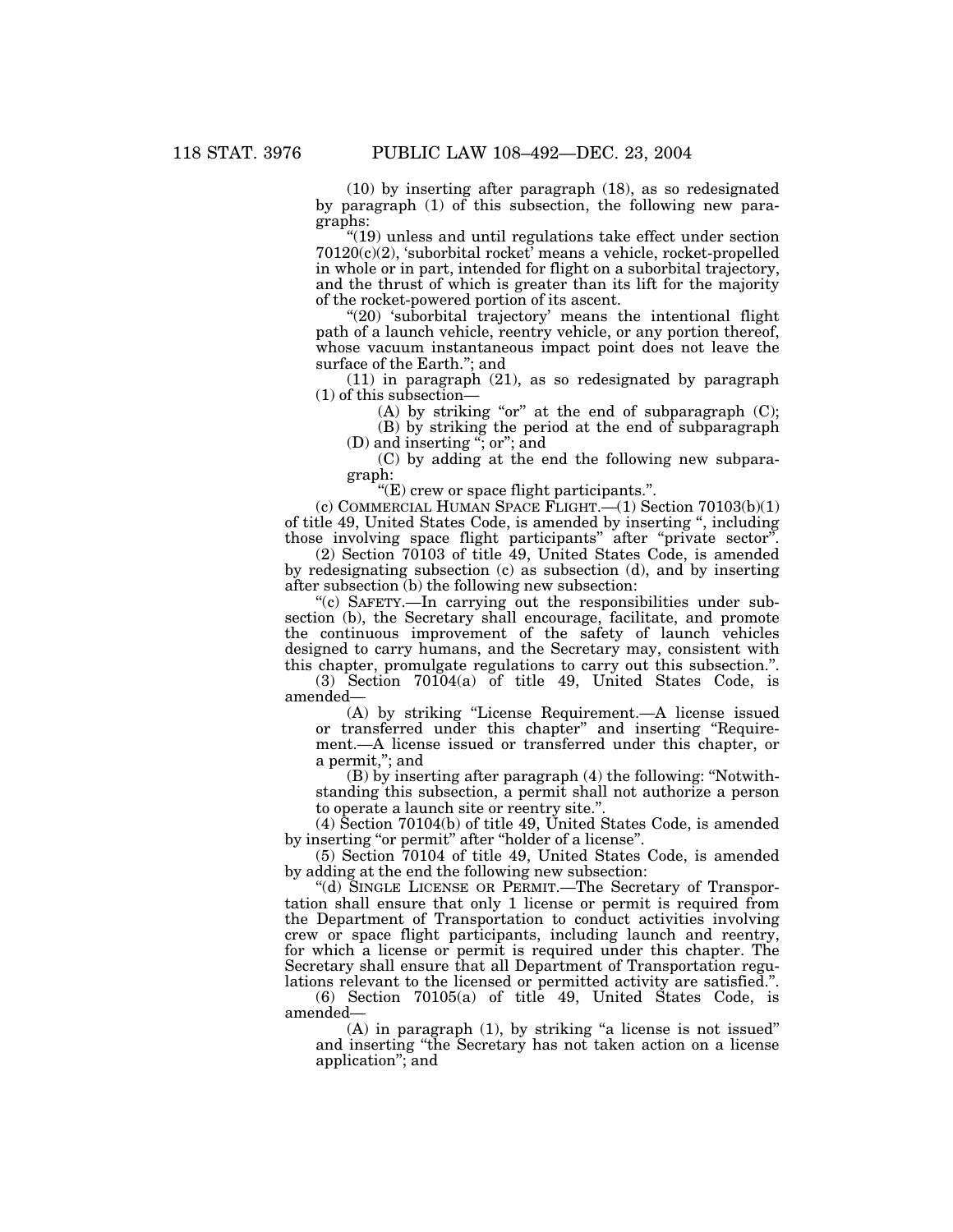(B) in paragraph (2), by inserting "(including approval procedures for the purpose of protecting the health and safety of crews and space flight participants, to the extent permitted by subsections  $(b)$  and  $(c)$ )" after "or personnel".

(7) Section 70105(b)(1) of title 49, United States Code, is amended by inserting "or permit" after "for a license"

(8) Section  $70105(b)(2)(B)$  of title 49, United States Code, is amended by striking ''an additional requirement necessary to protect'' and inserting ''any additional requirement necessary to protect''.

 $(9)$  Section  $70105(b)(2)(C)$  of title 49, United States Code, is amended—

(A) by inserting "or permit" after "for a license"; and

(B) by striking "and" at the end thereof.

 $(10)$  Section  $70105(b)(2)$  of title 49, United States Code, is amended by redesignating subparagraph (D) as subparagraph (E) and inserting after subparagraph (C) the following new subparagraph:

''(D) additional license requirements, for a launch vehicle carrying a human being for compensation or hire, necessary to protect the health and safety of crew or space flight participants, only if such requirements are imposed pursuant to final regulations issued in accordance with subsection (c); and''.

(11) Section 70105(b)(2)(E) of title 49, United States Code, as so redesignated by paragraph (11) of this subsection, is amended by inserting "or permit" after "for a license".

(12) Section 70105(b)(3) of title 49, United States Code, is amended by adding at the end the following: ''The Secretary may not grant a waiver under this paragraph that would permit the launch or reentry of a launch vehicle or a reentry vehicle without a license or permit if a human being will be on board."

(13) Section 70105(b) of title 49, United States Code, is amended by adding at the end the following new paragraphs:

 $(4)$  The holder of a license or a permit under this chapter may launch or reenter crew only if—

"(A) the crew has received training and has satisfied medical or other standards specified in the license or permit in accordance with regulations promulgated by the Secretary;

''(B) the holder of the license or permit has informed any individual serving as crew in writing, prior to executing any contract or other arrangement to employ that individual (or, in the case of an individual already employed as of the date of enactment of the Commercial Space Launch Amendments Act of 2004, as early as possible, but in any event prior to any launch in which the individual will participate as crew), that the United States Government has not certified the launch vehicle as safe for carrying crew or space flight participants; and

''(C) the holder of the license or permit and crew have complied with all requirements of the laws of the United States that apply to crew.

''(5) The holder of a license or a permit under this chapter may launch or reenter a space flight participant only if—

"(A) in accordance with regulations promulgated by the Secretary, the holder of the license or permit has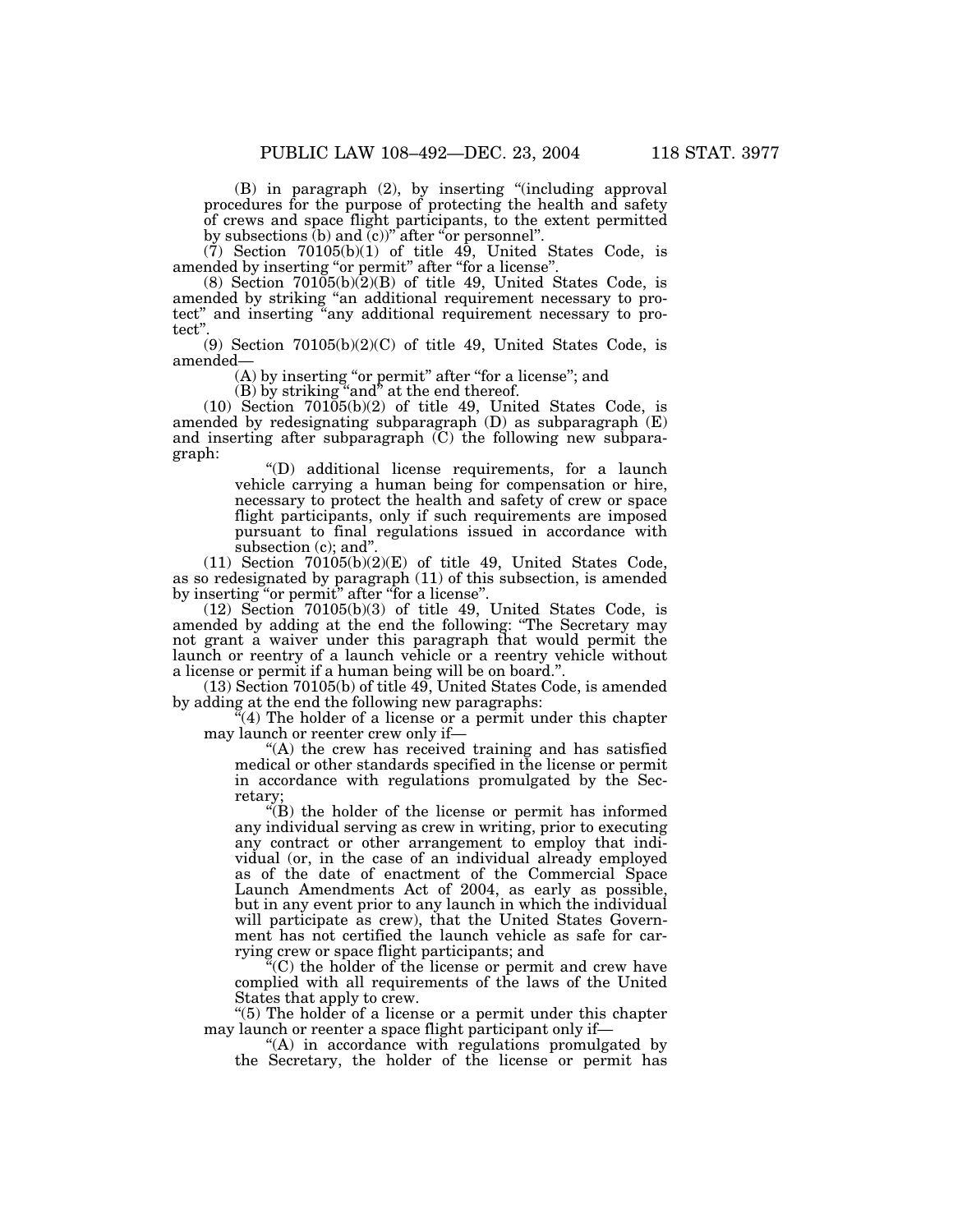informed the space flight participant in writing about the risks of the launch and reentry, including the safety record of the launch or reentry vehicle type, and the Secretary has informed the space flight participant in writing of any relevant information related to risk or probable loss during each phase of flight gathered by the Secretary in making the determination required by section  $70112(a)(2)$ and  $(c)$ ;

 $'(B)$  the holder of the license or permit has informed any space flight participant in writing, prior to receiving any compensation from that space flight participant or (in the case of a space flight participant not providing compensation) otherwise concluding any agreement to fly that space flight participant, that the United States Government has not certified the launch vehicle as safe for carrying crew or space flight participants;

 $(C)$  in accordance with regulations promulgated by the Secretary, the space flight participant has provided written informed consent to participate in the launch and reentry and written certification of compliance with any regulations promulgated under paragraph (6)(A); and

''(D) the holder of the license or permit has complied with any regulations promulgated by the Secretary pursuant to paragraph (6).

 $"(6)(A)$  The Secretary may issue regulations requiring space flight participants to undergo an appropriate physical examination prior to a launch or reentry under this chapter. This subparagraph shall cease to be in effect three years after the date of enactment of the Commercial Space Launch Amendments Act of 2004.

''(B) The Secretary may issue additional regulations setting reasonable requirements for space flight participants, including medical and training requirements. Such regulations shall not be effective before the expiration of 3 years after the date of enactment of the Commercial Space Launch Amendments Act of 2004.''.

(14) Section 70105 of title 49, United States Code, is amended by redesignating subsection (c) as subsection (d), and by adding after subsection (b) the following new subsection:

"(c) SAFETY  $\operatorname{RegULATIONS.} \text{---}(1)$  The Secretary may issue regulations governing the design or operation of a launch vehicle to protect the health and safety of crew and space flight participants. ''(2) Regulations issued under this subsection shall—

 $(X)$  describe how such regulations would be applied when the Secretary is determining whether to issue a license under this chapter;

''(B) apply only to launches in which a vehicle will be carrying a human being for compensation or hire;

 $C$ ) be limited to restricting or prohibiting design features or operating practices that—

"(i) have resulted in a serious or fatal injury (as defined in 49 CFR 830, as in effect on November 10, 2004) to crew or space flight participants during a licensed or permitted commercial human space flight; or

"(ii) contributed to an unplanned event or series of events during a licensed or permitted commercial

Termination date.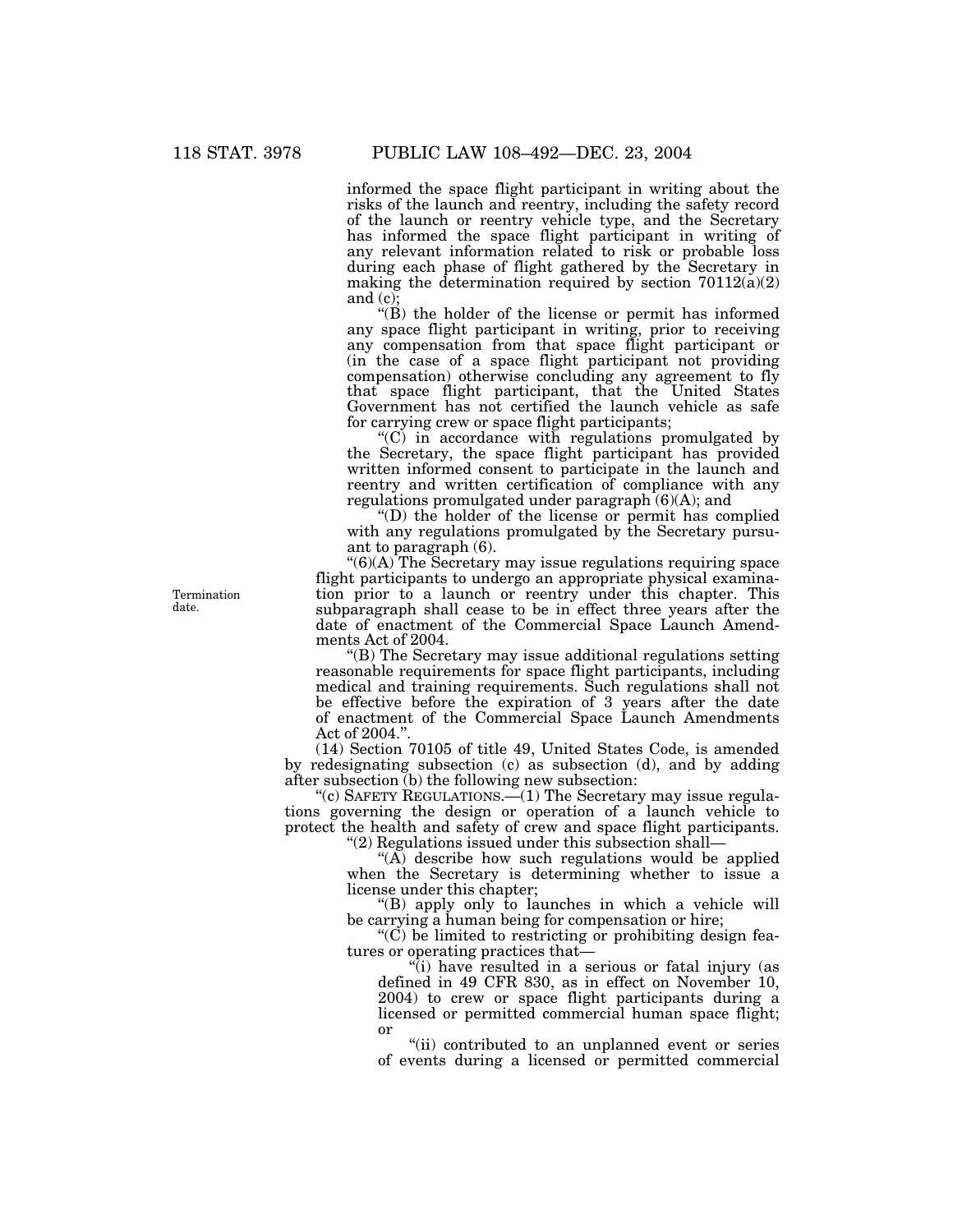human space flight that posed a high risk of causing a serious or fatal injury (as defined in 49 CFR 830, as in effect on November 10, 2004) to crew or space flight participants; and

 $\mathrm{``(D)}$  be issued with a description of the instance or instances when the design feature or operating practice being restricted or prohibited contributed to a result or event described in subparagraph (C).

''(3) Beginning 8 years after the date of enactment of the Commercial Space Launch Amendments Act of 2004, the Secretary may propose regulations under this subsection without regard to paragraph  $(2)(C)$  and  $(D)$ . Any such regulations shall take into consideration the evolving standards of safety in the commercial space flight industry.

"(4) Nothing in this subsection shall be construed to limit the authority of the Secretary to issue requirements or regulations to protect the public health and safety, safety of property, national security interests, and foreign policy interests of the United States."

(15) Section 70105(d) of title 49, United States Code, as so redesignated by paragraph (15) of this subsection, is amended by inserting "or permit" after "of a license".

(16) Chapter 701 of title 49, United States Code, is amended by inserting after section 70105 the following new section:

## **''§ 70105a. Experimental permits**

"(a) A person may apply to the Secretary of Transportation for an experimental permit under this section in the form and manner the Secretary prescribes. Consistent with the protection of the public health and safety, safety of property, and national security and foreign policy interests of the United States, the Secretary, not later than 120 days after receiving an application pursuant to this section, shall issue a permit if the Secretary decides in writing that the applicant complies, and will continue to comply, with this chapter and regulations prescribed under this chapter. The Secretary shall inform the applicant of any pending issue and action required to resolve the issue if the Secretary has not made a decision not later than 90 days after receiving an application. The Secretary shall transmit to the Committee on Science Notice. of the House of Representatives and Committee on Commerce, Science, and Transportation of the Senate a written notice not later than 15 days after any occurrence when the Secretary has failed to act on a permit within the deadline established by this section.

''(b) In carrying out subsection (a), the Secretary may establish procedures for safety approvals of launch vehicles, reentry vehicles, safety systems, processes, services, or personnel that may be used in conducting commercial space launch or reentry activities pursuant to a permit.

"(c) In order to encourage the development of a commercial space flight industry, the Secretary may when issuing permits use the authority granted under section  $70105(b)(2)(C)$ .

''(d) The Secretary may issue a permit only for reusable suborbital rockets that will be launched or reentered solely for—

''(1) research and development to test new design concepts, new equipment, or new operating techniques;

Deadlines.

Effective date.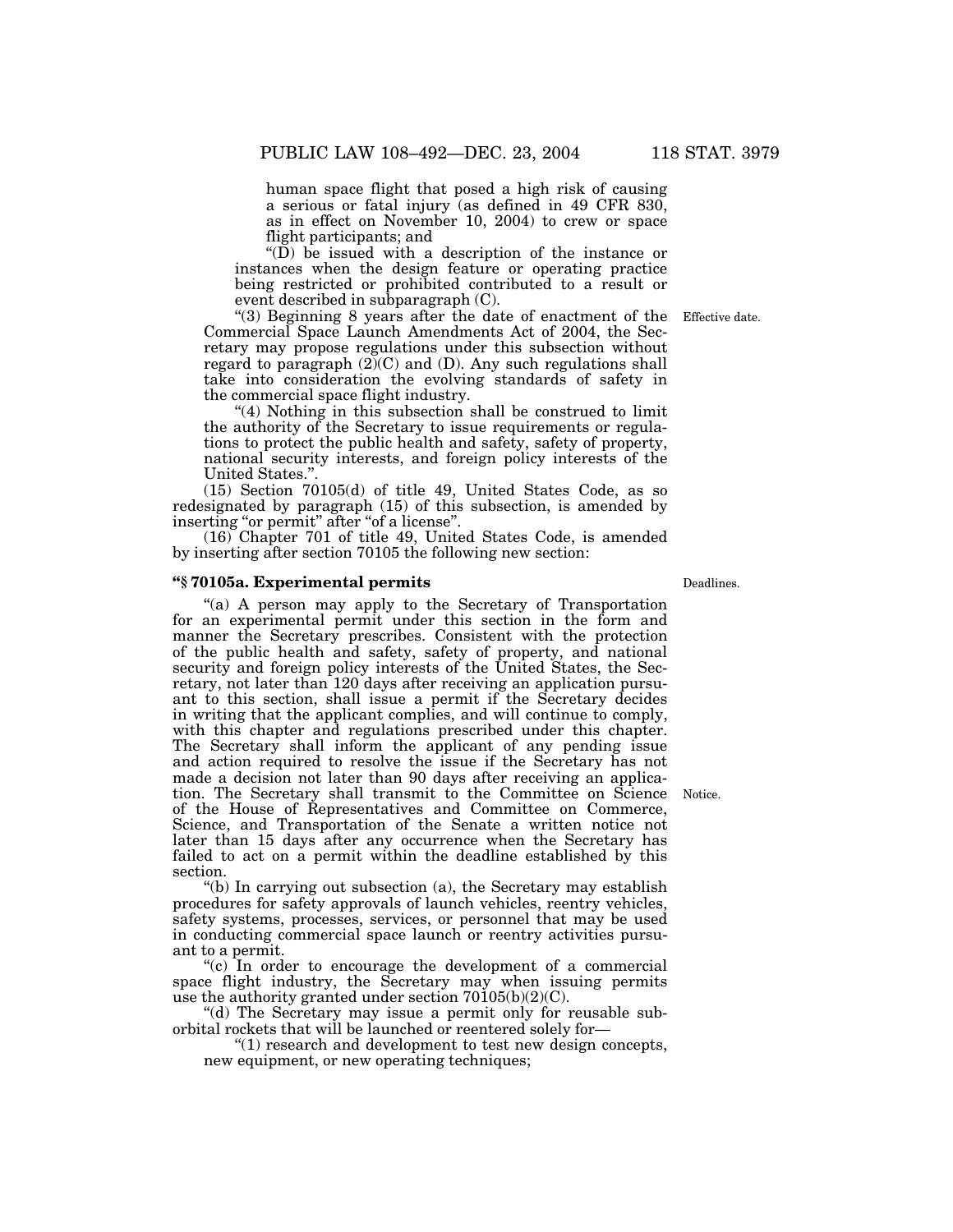$(2)$  showing compliance with requirements as part of the process for obtaining a license under this chapter; or

"(3) crew training prior to obtaining a license for a launch or reentry using the design of the rocket for which the permit would be issued.

''(e) Permits issued under this section shall—

''(1) authorize an unlimited number of launches and reentries for a particular suborbital rocket design for the uses described in subsection (d); and

" $(2)$  specify the type of modifications that may be made to the suborbital rocket without changing the design to an extent that would invalidate the permit.

''(f) Permits shall not be transferable.

"(g) A permit may not be issued for, and a permit that has already been issued shall cease to be valid for, a particular design for a reusable suborbital rocket after a license has been issued for the launch or reentry of a rocket of that design.

"(h) No person may operate a reusable suborbital rocket under a permit for carrying any property or human being for compensation or hire.

 $(1)$  For the purposes of sections 70106, 70107, 70108, 70109,  $70110, 70112, 70115, 70116, 70117,$  and  $70121$  of this chapter-

''(1) a permit shall be considered a license;

" $(2)$  the holder of a permit shall be considered a licensee;

''(3) a vehicle operating under a permit shall be considered to be licensed; and

"(4) the issuance of a permit shall be considered licensing. This subsection shall not be construed to allow the transfer of a permit.''.

(17) Section 70106(a) of title 49, United States Code, is amended—

(A) by inserting ''at a site used for crew or space flight participant training," after "assemble a launch vehicle or reentry vehicle,"; and

 $(B)$  by striking "section 70104 $(c)$ " and inserting "sections 70104(c), 70105, and 70105a''.

(18) Section 70107(b) of title 49, United States Code, is amended—

(A) by inserting " $(1)$ " before "On the initiative"; and

(B) by adding the following new paragraph at the end:

"(2) The Secretary shall modify a license issued or transferred under this chapter whenever a modification is needed for the license to be in conformity with a regulation that was issued pursuant to section 70105(c) after the issuance of the license. This paragraph shall not apply to permits.''.

(19) Section 70107 of title 49, United States Code, is amended by redesignating subsections (d) and (e) as subsections (e) and (f), respectively, and by inserting after subsection (c) the following new subsection:

''(d) ADDITIONAL SUSPENSIONS.—(1) The Secretary may suspend a license when a previous launch or reentry under the license has resulted in a serious or fatal injury (as defined in 49 CFR 830, as in effect on November 10, 2004) to crew or space flight participants and the Secretary has determined that continued operations under the license are likely to cause additional serious or fatal injury (as defined in 49 CFR 830, as in effect on November 10, 2004) to crew or space flight participants.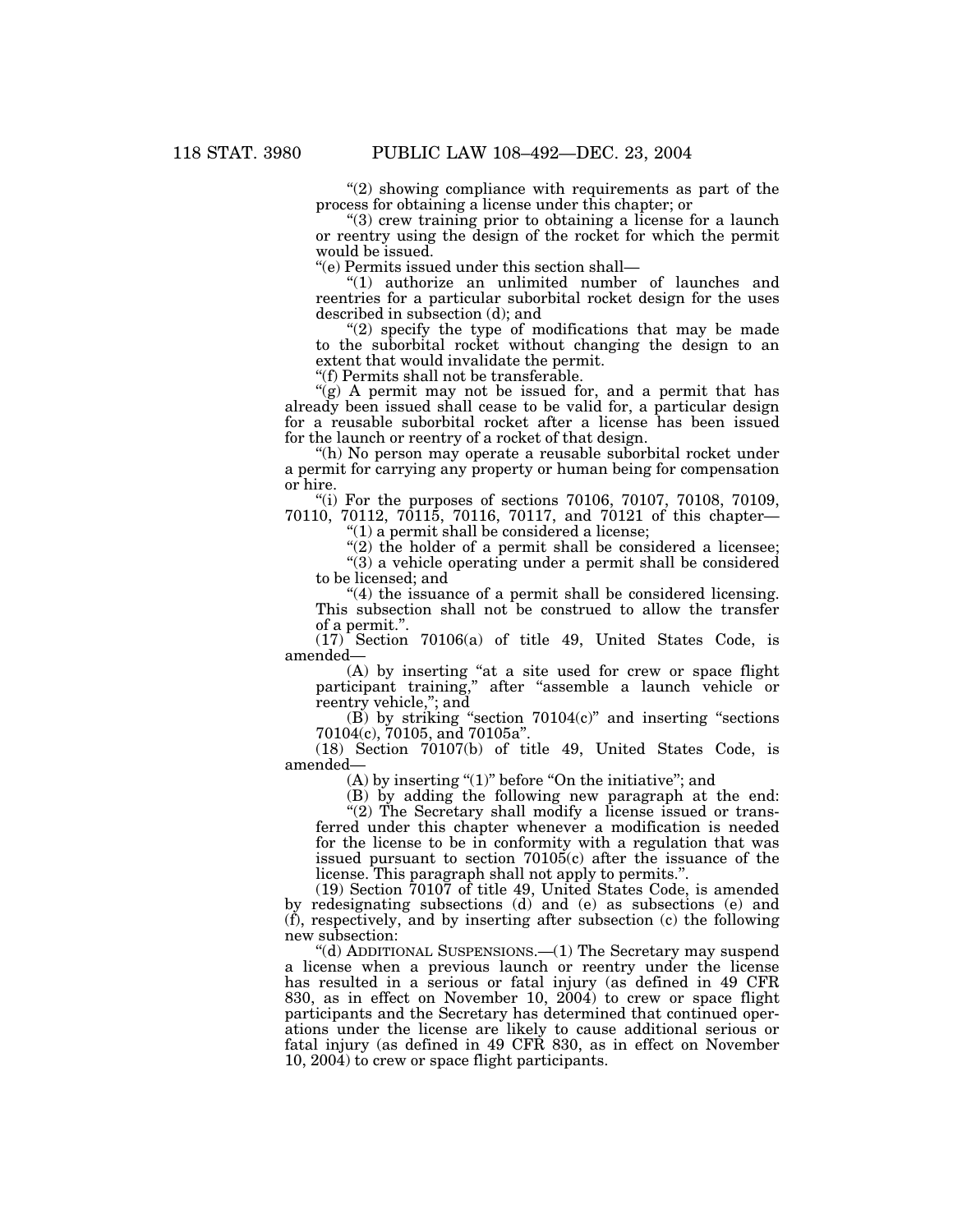"(2) Any suspension imposed under this subsection shall be for as brief a period as possible and, in any event, shall cease when the Secretary—

"(A) has determined that the licensee has taken sufficient steps to reduce the likelihood of a recurrence of the serious or fatal injury; or

''(B) has modified the license pursuant to subsection (b) to sufficiently reduce the likelihood of a recurrence of the serious or fatal injury.

''(3) This subsection shall not apply to permits.''.

 $(20)$  Section  $70110(a)(1)$  of title 49, United States Code, is amended by inserting "or 70105a" after "70105(a)".

(21) Section 70112(b)(2) of title 49, United States Code, is amended—

(A) by inserting "crew, space flight participants," after ''transferee, contractors, subcontractors,''; and

(B) by inserting "or by space flight participants," after "its own employees"

 $(22)$  Section  $70113(a)(1)$  of title 49, United States Code, is amended by inserting ''but not against a space flight participant,'' after ''subcontractor of a customer,''.

(23) Section 70113(f) of title 49, United States Code, is amended by inserting at the end the following: ''This section does not apply to permits.".

 $(24)$  Section  $70115(b)(1)(D)(i)$  of title 49, United States Code, is amended by inserting "crew or space flight participant training site," after "site of a launch vehicle or reentry vehicle,".

(25) Section 70120 of title 49, United States Code, is amended by adding at the end the following new subsections:

"(c) AMENDMENTS.— $(1)$  Not later than 12 months after the date of enactment of the Commercial Space Launch Amendments Act of 2004, the Secretary shall publish proposed regulations to carry out that Act, including regulations relating to crew, space flight participants, and permits for launch or reentry of reusable suborbital rockets. Not later than 18 months after such date of enactment, the Secretary shall issue final regulations.

"(2)(A) Starting 3 years after the date of enactment of the Commercial Space Launch Amendments Act of 2004, the Secretary may issue final regulations changing the definition of suborbital rocket under this chapter. No such regulation may take effect until 180 days after the Secretary has submitted the regulation to the Congress.

''(B) The Secretary may issue regulations under this paragraph only if the Secretary has determined that the definition in section 70102 does not describe, or will not continue to describe, all appropriate vehicles and only those vehicles. In making that determination, the Secretary shall take into account the evolving nature of the commercial space launch industry.

''(d) EFFECTIVE DATE.—(1) Licenses for the launch or reentry of launch vehicles or reentry vehicles with human beings on board and permits may be issued by the Secretary prior to the issuance of the regulations described in subsection (c).

 $f''(2)$  As soon as practicable after the date of enactment Guidelines. of the Commercial Space Launch Amendments Act of 2004, the Secretary shall issue guidelines or advisory circulars to

Deadlines. Regulations. Publication.

Effective date.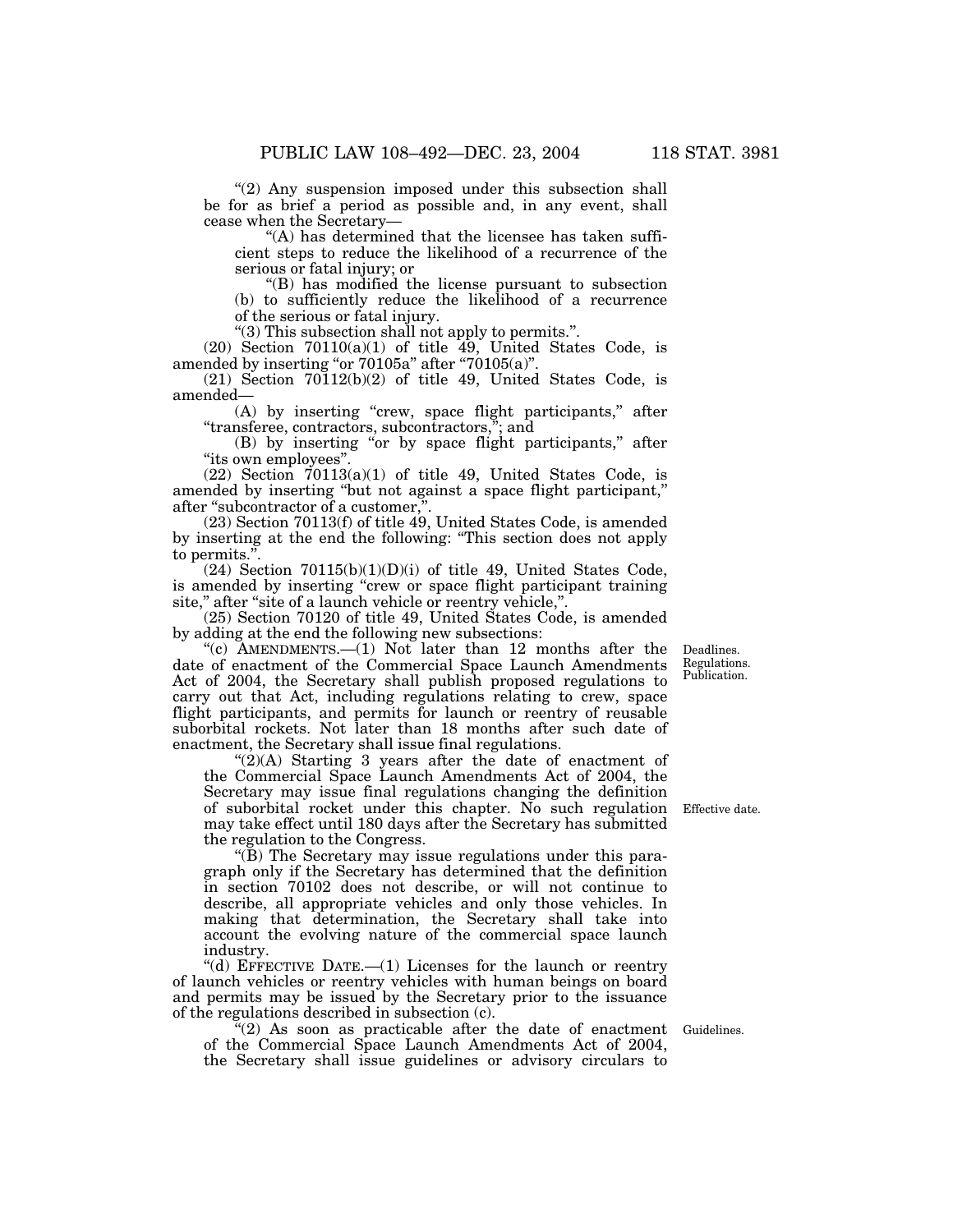guide the implementation of that Act until regulations are issued.

''(3) Notwithstanding paragraphs (1) and (2), no licenses for the launch or reentry of launch vehicles or reentry vehicles with human beings on board or permits may be issued starting three years after the date of enactment of the Commercial Space Launch Amendments Act of 2004 unless the final regulations described in subsection (c) have been issued.''.

(26) The table of sections for chapter 701 of title 49, United States Code, is amended by inserting after the item relating to 70105 the following new item:

''70105a. Experimental permits.''.

Deadline. Contracts.

## **SEC. 3. STUDIES.**

(a) RISK SHARING.—Not later than 60 days after the date of enactment of this Act, the Secretary of Transportation shall enter into an arrangement with a nonprofit entity for the conduct of an independent comprehensive study of the liability risk sharing regime in the United States for commercial space transportation under section 70113 of title 49, United States Code. To ensure that Congress has a full analysis of the liability risk sharing regime, the study shall assess methods by which the current system could be eliminated, including an estimate of the time required to implement each of the methods assessed. The study shall assess whether any alternative steps would be needed to maintain a viable and competitive United States space transportation industry if the current regime were eliminated. In conducting the assessment under this subsection, input from commercial space transportation insurance experts shall be sought. The study also shall examine liability risk sharing in other nations with commercial launch capability and evaluate the direct and indirect impact that ending this regime would have on the competitiveness of the United States commercial space launch industry in relation to foreign commercial launch providers and on United States assured access to space.

(b) SAFETY.—The Secretary of Transportation, in consultation with the Administrator of the National Aeronautics and Space Administration, shall enter into an arrangement with a nonprofit entity for a report analyzing safety issues related to launching human beings into space. In designing the study, the Secretary should take into account any recommendations from the Commercial Space Transportation Advisory Committee and the National Aeronautics and Space Administration's Aerospace Safety Advisory Panel. The report shall be submitted to the Senate Committee on Commerce, Science, and Transportation and the House of Representatives Committee on Science within 4 years of the date of enactment of this Act. The report shall analyze and make recommendations about—

(1) the standards of safety and concepts of operation that should guide the regulation of human space flight and whether the standard of safety should vary by class or type of vehicle, the purpose of flight, or other considerations;

(2) the effectiveness of the commercial licensing and permitting regime under chapter 701 of title 49, United States Code, particularly in ensuring the safety of the public and of crew and space flight participants during launch, in-space transit, orbit, and reentry, and whether any changes are needed to that chapter;

Reports.

Deadline.